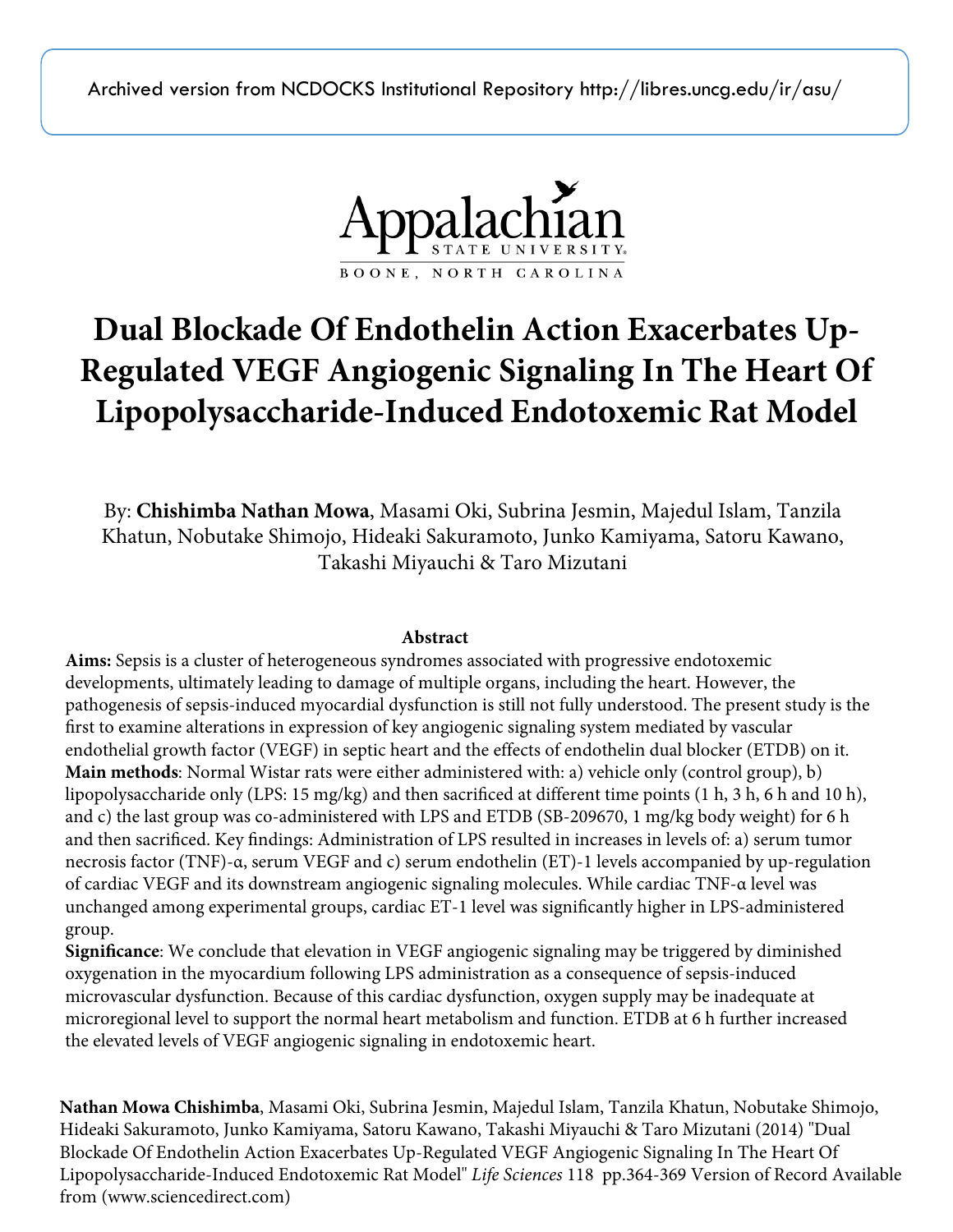## Introduction

Sepsis is a complex syndrome characterized by an imbalance between pro- and anti-inflammatory responses and the development of progressive damage in multiple organs that ultimately leads to organ failure (Hotchkiss and Karl, 2003; Vandijck et al., 2006). The systemic inflammatory response maybe initiated by entry of bacterial lipopolysaccharide (LPS) or other microbial components into the lymphatic and circulatory systems. Once the sepsis cascade is triggered, a systemic inflammatory response will ensue and, if unregulated, will

lead to multiple organ failure, which is [associated](#page-6-0) with a high mortality rate in humans. Clinically, this condition is characterized by liver, pulmonary, cardiovascular, renal and gastrointestinal dysfunctions (Bone et al., 1997; Wheeler and Bernard, 1999).

Cardiac diastolic and myocardial dysfunctions commonly occur in patients with severe sepsis. Early diagnosis and aggressive supportive therapy are critical in preventing mortality, which is high in patients with septic shock (Annane et al., 2005). Key cardiovascular changes during septic shock include cardiovascular collapse and peripheral vascular dysfunction, which can result in heterogeneous microcirculatory flow and can frequently induce myocardial depression. Cardiovascular collapse can [increase](http://dx.doi.org/10.1016/j.lfs.2014.02.008) the risk of death in sepsis by as much as two fold, and myocardial depression occurs in almost 40% of septic patients. To date, the pathogenesis of sepsis-induced myocardial dysfunction is still not fully understood.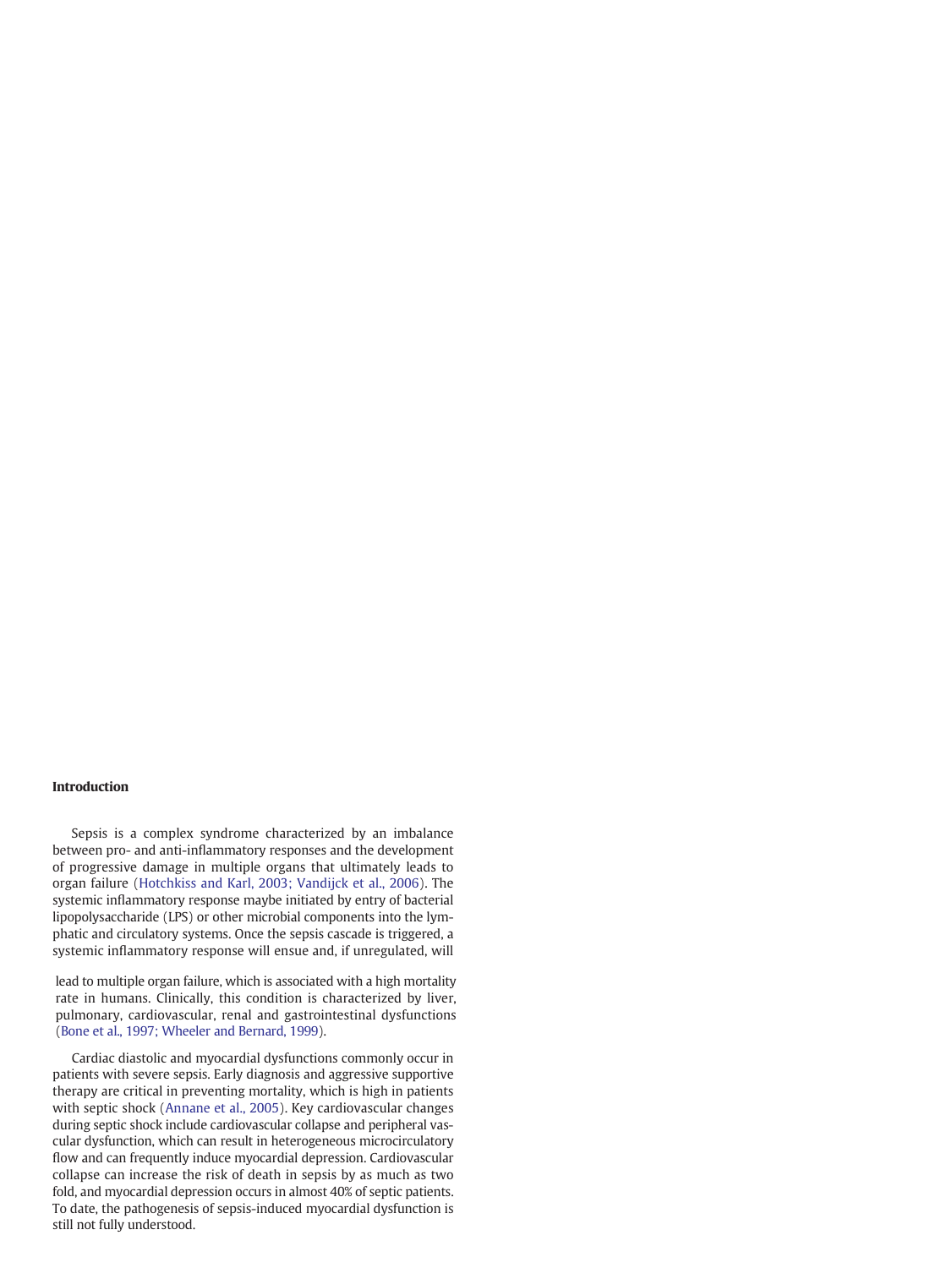Vascular endothelial growth factor (VEGF), an endothelial cell-specific mitogen that is important in neovascularization under both physiological and pathophysiological conditions, plays a crucial role in blood vessel formation during development and also in the regulation of hypoxiainduced tissue angiogenesis [\(Banai et al., 1994a; Ferrara and Davis-](#page-5-0)[Smyth, 1997](#page-5-0)). VEGF possibly exerts these biological processes through three mechanisms of action, namely by: (1) increasing blood flow to the tissue via vasodilation, (2) reducing the distance between the cells in the tissue and the nearest blood vessel by stimulating angiogenesis and (3) increasing the permeability of the blood vessels to plasma, small solutes and macromolecules. VEGF is a unique molecule in that is up-regulated in all known endogenous physiological and pathological forms of angiogenesis, can stimulate angiogenesis directly [\(Ferrara and](#page-6-0) [Bunting, 1996](#page-6-0)), is a potent vasodilator [\(Ku et al., 1993\)](#page-6-0) and is able to increase vascular permeability [\(Bates and Curry, 1996\)](#page-6-0). In the normal heart, the growth of new blood vessels is a rare occurrence, however, chronic ischemia may stimulate VEGF synthesis resulting in angiogenesis and coronary collateral formation [\(Banai et al., 1994b; Sabri et al., 1991](#page-5-0)).

Endothelin (ET)-1, the most potent vasoconstrictor peptide known to date ([Mitaka et al., 1993; Yanagisawa et al., 1988](#page-6-0)) has been shown to be significantly higher in plasma of septic patients ([Battistini et al.,](#page-6-0) [1996](#page-6-0)) and a clear correlation exists among ET plasma levels, morbidity and mortality in septic patients, a fact that suggests involvement of ET in human septic shock [\(Pittet et al., 1991; Weitzberg et al., 1991](#page-6-0)). Further, ET has been suggested to contribute to dysfunction of several vital organ systems in septic shock.

In the present study, we intended to investigate whether LPS administration in rat causes any changes in myocardial VEGF system expression and whether blockade of ET could have any effect on altered VEGF system in the heart in sepsis.

## Materials and methods

## Animal preparation

Male Wistar rats (200–250 g, 8 weeks old) were used in all experiments described in the present study. Endotoxemia was induced by administering bacterial LPS (Escherichia coli 055: B5) (15 mg/kg in sterile saline) intra-peritoneally (IP), a dose that was sufficient to induce heart injury, as well as trigger an inflammatory cytokine response. The control group ( $n = 26$ ) received an equal volume of vehicle (sterile saline; 2 ml/body weight), without LPS. And the rats received rehydration therapy during the endotoxemia induction.

These animals were killed by Nembutal (sodium pentobarbital, IP, 80 mg/kg/body weight) at specific time points after treatment (LPS or vehicle only), namely, 1, 3, 6, and 10 h post-treatments ( $n = 22$  for each time point). The blood samples were collected by cardiac puncture for blood gas analysis, and heart tissues were harvested with care, snap frozen in liquid nitrogen, and stored at −80 °C. All animal care procedures were in compliance with the institutional guidelines, and the experiments performed were approved by the Ethics Committee of the Animal Resource Centre of the University of Tsukuba. In the second part of the study, we investigated whether ET plays a specific role in the pathogenesis of endotoxin using a LPS-induced endotoxemic rat model administered with the dual ET antagonist (SB-209670) (GlaxoSmithKline plc. Great West Road, Brentford, Middlesex, TW8 9GS, United Kingdom). SB-209670 [(+)-(1S, 2R, 3S)-3-(2-carboxymethoxy-4-methoxyphenyl)- 1-(3,4-methylenedioxyphenyl)-5-(prop-1-yloxy)indane-2-carboxylic acid] is a non-peptide ET receptor antagonist which was rationally designed using conformational models of a natural ligand, ET-1. SB-209670 is one of the most potent ET receptor antagonist identified to date and has been used to elucidate a role for ET as a mediator of cardiovascular pathophysiology [\(Ohlstein et al., 1994](#page-6-0)). Prior to treatments, rats were anesthetized with urethane [35% ethyl carbamate (Wako Pure Chemical Industries, Osaka, Japan) +4% alpha-chloralose (Wako) saline wt./vol., 0.4 to 0.8  $g/kg$ , IP], and the left jugular vein was

cannulated for drug (LPS, dual ET antagonist) administration. All drugs were administered intravenously as a slow bolus injection. Based on our previous and pilot studies, the LPS-only treated group (15 mg/kg, intravenous) was killed 6 h after treatment.

Lastly, the dual ET blocker group was first treated with the blocker (SB-209670) followed by LPS 15 min after the dual ET blocker was administered intravenously (15 mg/kg in saline). After LPS administration, dual ET blocker was continuously infused (1 mg/kg/h) through the jugular vein with a pump for 6 h ( $n = 18$ ) for each group. Vehicle onlytreated rats were used as a control.

#### Measurements of hemodynamic parameters

The rats were anesthetized with Nembutal (40 mg/kg/body weight, IP) and a microtip pressure transducer catheter (SPC-320, Millar Instruments, Houston, TX, USA) was inserted into the left carotid artery, as described in our previous study [\(Jesmin et al., 2007; Sakai et al., 1996](#page-6-0)). Then arterial blood pressure and heart rate were monitored with a pressure transducer (model SCK-590, Gould, Ohio, USA) and recorded with the use of a polygraph system (amplifier, AP-601 G, Nihon Kohden, Tokyo, Japan; Tachometer, AT-601 G, Nihon Kohden; and thermal-pen recorder, WT-687 G, Nihon Kohden).

## Enzyme-linked immunosorbent assay

Enzyme-linked immunosorbent assay (ELISA), a sensitive technique for determining tissue protein concentration, was used to determine levels of VEGF, endothelial nitric oxide synthase (eNOS) and tumor necrosis factor (TNF)- $\alpha$  (R&D Systems, MN, USA) in heart tissues and in serum.

## Enzyme-linked immunosorbent assay for plasma and cardiac ET-1 levels

Concentration of ET-1 in plasma and heart tissue extracts was determined using a Quantikine ET-1 Enzyme Immuno Assay Kit (R&D Systems, MN, USA), according to the manufacturer's protocol. A 4.5 h solid phase ELISA was used, and contained synthetic ET-1 and antibodies raised against synthetic ET-1. This immunoassay has been shown to accurately quantitate synthetic and naturally occurring ET-1. A monoclonal antibody specific for ET-1 was pre-coated onto a microplate. Standards and samples were pipetted into the wells and if present, ET-1 antigen was bound by the immobilized antibody. After washing away any unbound substances, an enzyme-linked monoclonal antibody specific to ET-1 was added to the wells. Following a wash to remove any unbound antibody–enzyme reagent, a substrate solution was added to the wells and a color developed in proportion to the amount of ET-1 bound in the initial step. The color development was then stopped and its intensity measured. The ET-1 concentration of each sample was calculated with a standard curve constructed by plotting the absorbance of each standard solution.

## Nitric oxide colorimetric assay

Nitric oxide (NO) was indirectly detected in cardiac tissue extracts as nitrite using a NO Colorimetric Assay kit (Roche Diagnostics, Mannheim, Germany). In this method, the nitrate present in the sample was reduced to nitrite by reduced nicotinamide adenine dinucleotide phosphate in the presence of the enzyme nitrate reductase. The nitrite formed reacted with sulfanilamide and N-(1-naphthyl)ethylenediamine dihydrochloride to give a red-violet diazo dye. The diazo dye was measured at 550 nm, on the basis of its absorbance within the visible range.

## Statistical analysis

The results were expressed as mean  $\pm$  SE, and the means were compared by a one-way factorial analysis of variance, followed by Tukey's or Bonferroni for multiple comparisons. For nonparametric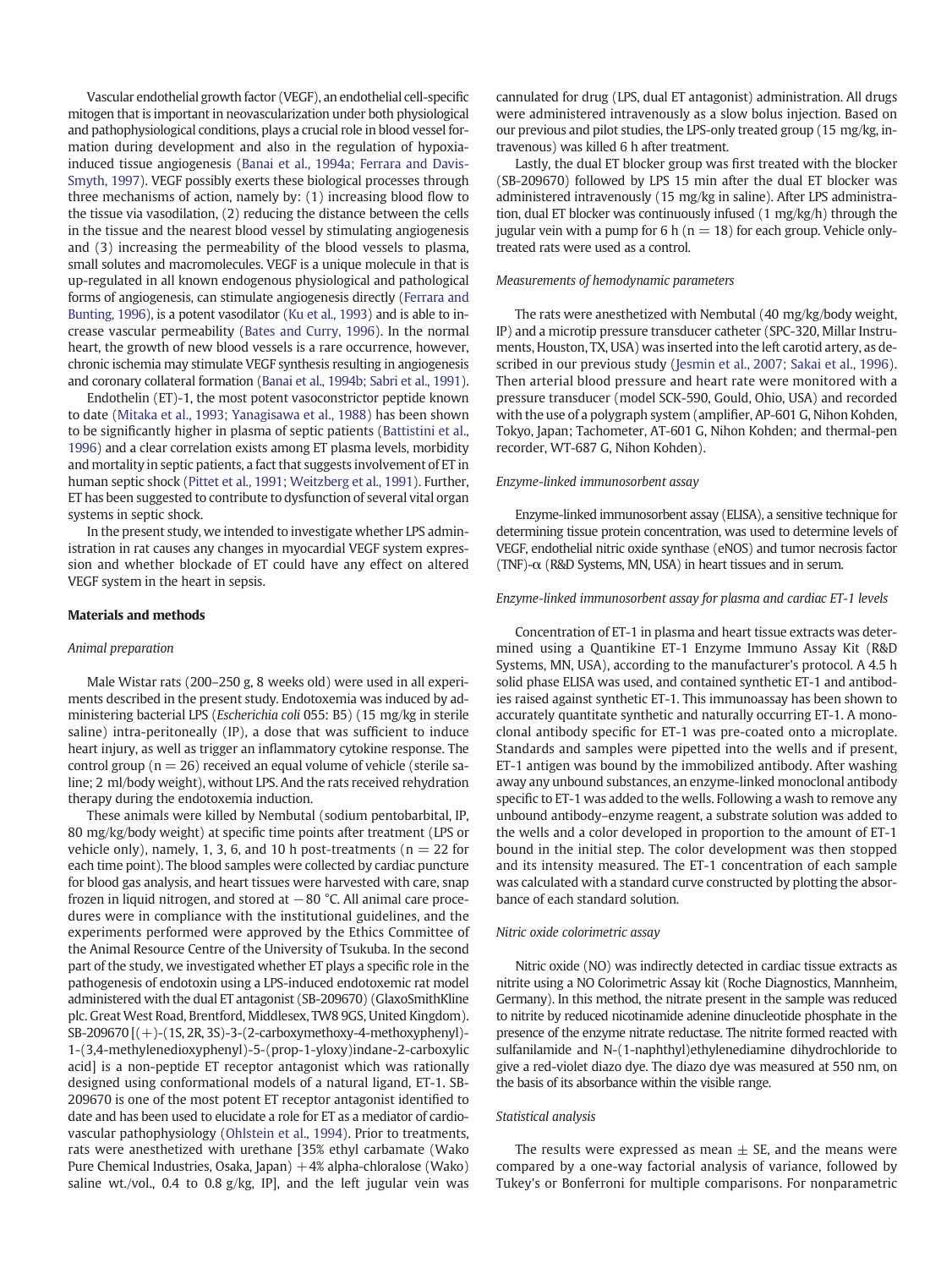statistical analysis, the Kruskal–Wallis test was performed. Differences were considered significant at  $p < 0.05$ . The statistical analysis and calculations were performed using the SPSS 21.0 software package (SPSS, Inc., Chicago, IL, USA).

## Results

## Blood gas and hemodynamic parameters (Table 1)

Arterial PaO<sub>2</sub> was found to be significantly ( $p < 0.041$ ) decreased in LPS administered rats. However, arterial  $PaO<sub>2</sub>$  increased remarkably  $(p < 0.027)$  following SB-209670 injection in endotoxemic rats. Blood lactate concentrations were increased dramatically after LPS ( $p < 0.035$ ) was given and increased ( $p < 0.027$ ) further after SB-90670 treatment in septic rats. Base excess was markedly ( $p < 0.042$ ) lowered in LPS administered group compared to control group. Both the systolic and diastolic blood pressures significantly decreased  $(p < 0.002)$  in LPS administered rats at 6 h compared to the control rats. Heart rate was significantly higher ( $p < 0.025$ ) in LPS administered rats compared to the control rats and treatment with SB-209670 had no significant effect on this elevated heart rate in endotoxemic rats.

## Expression of TNF-α, VEGF and ET-1 in serum and plasma

Serum TNF- $\alpha$  level in rat administered with LPS was significantly  $(p < 0.001)$  elevated compared to the control group and decreased sharply ( $p < 0.013$ ) following administration of dual ET blocker (Fig. 1A). Consistent with our previous studies, serum VEGF levels in the present study increased ( $p < 0.008$ ) after LPS administration in the endotoxemic rat model and was unchanged following the treatment of the ET blocker (Fig. 1B). The plasma level of ET-1 (Fig. 1C) was significantly higher ( $p < 0.003$ ) in LPS administered group compared to the control group and was further up-regulated with the blockade of ET receptors.

## Expression of cardiac VEGF, eNOS and NO levels

VEGF and eNOS/NO-related pathway promotes angiogenesis via activation of an angiogenic signaling cascade. VEGF, which is considered the most potent angiogenic growth factor for the heart tissue, appeared to be significantly elevated ( $p < 0.004$ ) in the heart of the LPS-administered endotoxemic rat, and was (VEGF) further elevated  $(p < 0.025)$  after animals were treated with ET blocker ([Fig. 2A](#page-4-0)). Consistent with VEGF expression, levels of cardiac eNOS ([Fig. 2](#page-4-0)B) were found to be higher ( $p < 0.004$ ) in LPS-administrated rats compared to control group and increased further after treatment with ET blocker, as demonstrated by ELISA analysis. Although concentration

### Table 1

Effects of LPS on arterial blood gas and hemodynamic parameters.

|                      | Control         | LPS               | $LPS + SB-209670$  |
|----------------------|-----------------|-------------------|--------------------|
| рH                   | $7.45 \pm 0.02$ | $7.49 + 0.02$     | $7.44 + 0.02$      |
| $PaCO2$ (mm Hg)      | $34.1 + 3.4$    | $26.4 + 1.3$      | $28.3 + 4.5$       |
| $PaO2$ (mm Hg)       | $100.9 + 3.5$   | $87.2 + 3.7^*$    | $105.4 + 4.1^{\#}$ |
| $HCO3-$ (mmol/l)     | $23.1 + 1.46$   | $20.0 + 0.89$     | $19.3 + 2.77$      |
| Base excess (mmol/l) | $-0.2 + 1.1$    | $-3.7 + 1.0^*$    | $-5.1 + 2.8$       |
| Lactate (mmol/l)     | $0.6 + 0.2$     | $1.7 + 0.2^*$     | $1.9 + 0.5^*$      |
| Systolic BP (mm Hg)  | $128 + 5.75$    | $89 \pm 4.43$ **  | $91 + 4.60$ **     |
| Diastolic BP (mm Hg) | $97 + 6.28$     | $75 \pm 3.13^*$   | $73 \pm 2.03***$   |
| HR(bpm)              | $432 + 17.5$    | $492 \pm 8.56***$ | $470 + 7.75$       |

Abbreviations: systolic BP, systolic blood pressure; diastolic BP, diastolic blood pressure; HR, heart rate; LPS, lipopolysaccharide.

Data are mean  $\pm$  SE.

 $p < 0.05$  vs. control.

\*\*  $\overrightarrow{p}$  < 0.01 vs. control.

 $p < 0.05$  vs. LPS.



Fig. 1. Expression levels of tumor necrosis factor- $\alpha$  (TNF- $\alpha$ ; A), vascular endothelial growth factor (VEGF; B) and endothelin-1 (ET-1; C) in serum or plasma from control rats, lipopolysaccharide-administered (LPS) rats and LPS-administered rats treated with dual endothelin blocker (LPS  $+$  ETDB). White bars, control subjects; gray bars, LPSadministered rats; black bars, LPS + ETDB treated rats. Values are mean  $\pm$  SE. \*p < 0.05 vs. control; \*\*p < 0.01 vs. control; #p < 0.05 vs. LPS; ##p < 0.01 vs. LPS.

of NO, which is the final downstream molecule of VEGF angiogenic signaling, was significantly increased ( $p < 0.046$ ) in the heart of the endotoxemic rat, ET blocker failed to further induce increase in the concentration of cardiac NO in LPS-treated group, implying the presence of a non-functional and disrupted VEGF angiogenic signaling in ET blocker-treated heart ([Fig. 2](#page-4-0)C).

## Expression of cardiac TNF- $\alpha$  and ET-1 levels

In all the three experimental groups, cardiac levels of TNF- $\alpha$  level were statistically found to be similar [\(Fig. 3](#page-4-0)A). However, levels of cardiac ET-1 were found to be significantly up-regulated ( $p < 0.008$ ) in LPSadministered rats and were further up-regulated ( $p < 0.005$ ) following treatment with ET blocker [\(Fig. 3](#page-4-0)B).

## **Discussion**

The key findings of the present study are that: 1) the components of VEGF angiogenic signaling are significantly up-regulated in the heart at 6 h after LPS administration; and 2) dual blockade of ET action for 6 h exacerbates components of the up-regulated VEGF angiogenesis signaling system in cardiac tissues of the endotoxemic rats.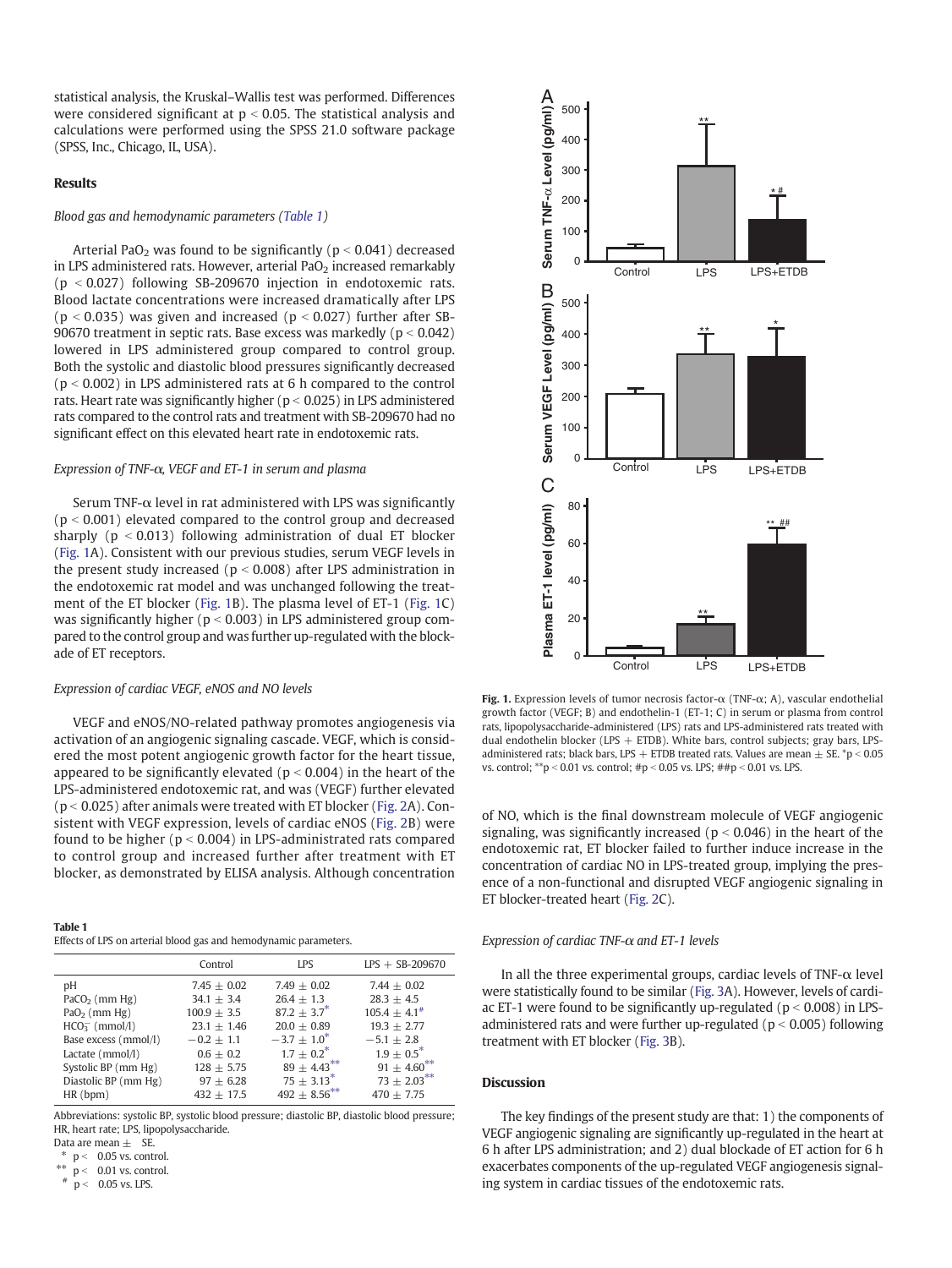<span id="page-4-0"></span>

Fig. 2. Expression levels of components of vascular endothelial growth factor (VEGF) angiogenic signaling pathway in cardiac tissues as demonstrated by ELISA: protein expression levels of VEGF (A), endothelial nitric oxide synthase (eNOS) (B) and nitric oxide (NO) (C) in heart tissues obtained from control rats, lipopolysaccharide-administered (LPS) rats and LPS-administered rats treated with dual endothelin blocker (LPS  $+$  ETDB). White bars, control subjects; gray bars, LPS-administered rats; black bars, LPS  $+$  ETDB treated rats. Values are mean  $\pm$  SE. \*p < 0.05 vs. control; \*\*p < 0.01 vs. control; #p < 0.05 vs. LPS.

Inadequate oxygen supply is probably the most important pathophysiological mechanism that leads to myocardial dysfunction ([Jurgensen](#page-6-0) [et al., 2004\)](#page-6-0). It (low oxygen concentration) may also play an important role in sepsis pathophysiology and subsequent decrease in heart function. Specifically, progressive hypoxia reduces left ventricle contractility [\(Walley et al., 1988](#page-6-0)). Although direct evidence of tissue hypoxia within the septic heart has been lacking [\(Avontuur et al., 1995; Herbertson](#page-5-0) [et al., 1995; Hotchkiss et al., 1991](#page-5-0)) evidence showing diminished blood flow via autoregulation [\(Avontuur et al., 1997\)](#page-5-0), as well as loss of myocardial capillary density [\(Barroso-Aranda et al., 1991](#page-5-0)), suggests disruption of capillary blood flow ([Ellis et al., 2002](#page-6-0)) in the septic heart and overall compromise of microvascular oxygen transport [\(Bateman et al., 2003](#page-6-0)). Because of sepsis-induced microvascular dysfunction, oxygen supply may be inadequate to support normal heart metabolism and function. Physical stress, ischemia or infection induces a remodeling process of the cardiovascular system through activation of cardiac myocytes, fibroblasts, endothelial cells, and smooth muscle cells. Locally expressed growth factors including platelet-derived growth factor (PDGF), basic fibroblast growth factor (bFGF) and VEGF are known to play key roles in these processes. It is very likely that the heart of the endotoxemic rat



Fig. 3. Expression levels of tumor necrosis factor- $\alpha$  (TNF- $\alpha$ ) and endothelin-1 (ET-1) in the cardiac tissues, as revealed by ELISA: protein expression levels of TNF- $\alpha$  (A) and ET-1 (B) in heart tissues obtained from control rats, lipopolysaccharide-administered (LPS) rats and LPS-administered rats treated with dual endothelin blocker (LPS  $+$  ETDB). White bars, control subjects; gray bars, LPS-administered rats; black bars, LPS  $+$  ETDB treated rats. Values are mean  $\pm$  SE. \*\*p < 0.01 vs. control; ##p < 0.01 vs. LPS.

in the present study might have been hypoxic, which in turn could have enhanced the expression of VEGF in the cardiac tissues following LPS administration. Such a speculation is consistent with data from a recent study that demonstrated that HIF-1 $\alpha$  expression is up-regulated in a heart of an endotoxemic rat, 5 h post-LPS administration [\(Bateman](#page-6-0) [et al., 2007\)](#page-6-0). Another important downstream molecule of VEGF angiogenic signaling that was found to be up-regulated in the present study, following LPS administration, was eNOS. At the local level, the microcirculation regulates and distributes red blood cells and oxygen throughout the tissue to maintain tissue oxygen concentration ([Bateman et al., 2003](#page-6-0)). However, despite normal or enhanced cardiac output during sepsis, distribution and regulation of local tissue oxygen delivery are compromised by decreased functional capillary density [\(Bateman et al., 2001;](#page-5-0) [Boczkowski et al., 1992; Goldman et al., 2004; Lam et al., 1994\)](#page-5-0) and diminished microvascular vasoconstriction ([McKinnon et al., 2006\)](#page-6-0). Although we show here that levels of cardiac NO, the final downstream molecule of VEGF angiogenic signaling, increase after LPS administration, for now we are unclear on the source of the up-regulated NO, i.e., whether it is from eNOS or iNOS, or the state of its biological activity. Thus, we suggest that in the heart of an endotoxemic rat, both VEGF and its downstream molecule eNOS, are up-regulated by hypoxia. However, because of the absence of a functionally active NO in the heart, the up-regulated VEGF angiogenic signaling could not correct the compromised coronary microcirculation in endotoxemia.

Another important finding of the present study is the data showing that dual blockade of ET further up-regulated the already high levels of VEGF angiogenic signaling molecules. The key role played by ET in the pathogenesis of sepsis has been adequately described previously. Endotoxins increase plasma ET-1 levels, along with increased mRNA expression of preproET-1 in the lungs and heart ([Hemsen, 1991;](#page-6-0)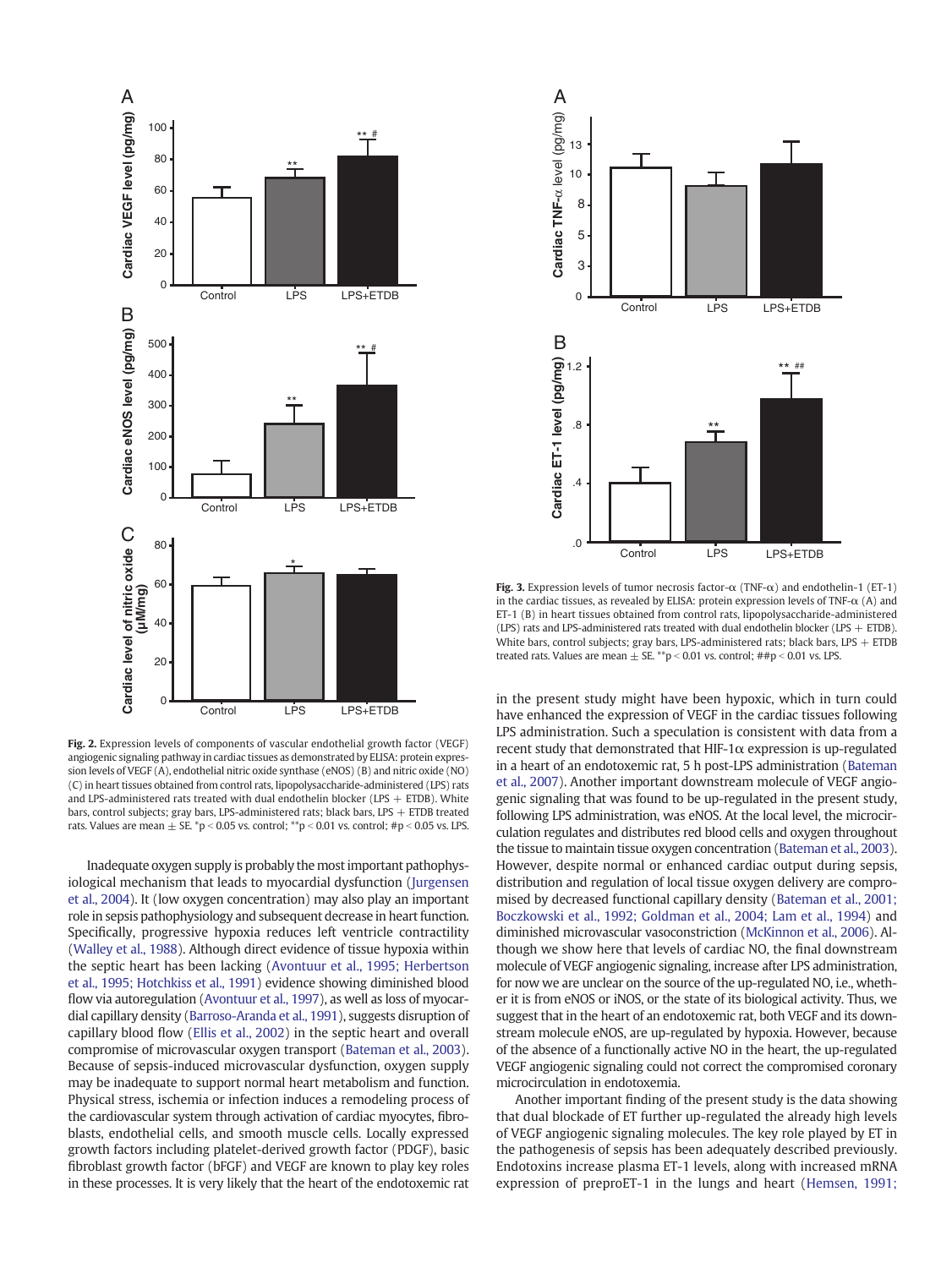<span id="page-5-0"></span>[Kaddoura et al., 1996\)](#page-6-0). Experiments involving infusion of ET-1 show signs of cardiovascular complications generally associated with septic shock [\(Weitzberg et al., 1991, 1993\)](#page-6-0), suggesting that ET mechanisms may be the central factor behind the dysfunction of vital organs during sepsis ([Oldner et al., 1999; Pittet et al., 1991](#page-6-0)). Consistent with these earlier findings, here we show that plasma and cardiac ET-1 levels are significantly higher in the LPS-induced endotoxemic rat model. Further up-regulation of cardiac ET-1 level in the heart of LPS-administered rat with the treatment of dual ET blocker suggests that effective ET blockade has been achieved in the present study. Overexpression of cardiac ET-1 triggers an increase in inflammatory cytokines, such as TNF- $\alpha$ , IL-1, and IL-6, as well as interstitial inflammatory infiltration and an inflammatory cardiomyopathy that subsequently leads to heart failure and death [\(Shindo et al., 1998\)](#page-6-0). Here, serum TNF-α levels in LPSadministrated rats were significantly elevated compared to control group and were remarkably decreased by dual blockade of ET. However, in the present study, we could not observe a parallel relationship between the expression of cardiac ET-1 and TNF-α. TNF-α is also capable of inducing gene expression of the pro-angiogenic molecules, such as VEGF and its receptors (VEGFRs) ([Giraudo et al., 1998; Ristimaki](#page-6-0) [et al., 1998\)](#page-6-0). However, the pattern of TNF- $\alpha$  and VEGF expression was reversed in the heart of an endotoxemic rat. Although the reverse relationship between cardiac VEGF and TNF- $\alpha$  cannot be adequately explained at present, we have reported similar data previously [\(Jesmin et al., 2012](#page-6-0)) using a LPS-induced lung injury model. In LPSinduced lung injury model, we demonstrated a time-dependent decrease in VEGF expression in pulmonary tissue compared to that of control rats. In contrast, pulmonary levels of TNF-α showed a significant up-regulation up to the 3 h time point and then returned to almost control levels at 6 h and 10 h after LPS administration [\(Jesmin et al., 2012\)](#page-6-0). Indeed, reverse relationships that have been described before between TNF-α and VEGF receptors [\(Patterson et al. 1996\)](#page-6-0). [Patterson et al.](#page-6-0) [\(1996\)](#page-6-0) have demonstrated that TNF- $\alpha$  is capable of significant antiangiogenic activity by modulating VEGF receptor expression in cultured human vascular endothelial cells. TNF- $\alpha$  is widely accepted as the central proinflammatory cytokine mediating cellular responses to both endogenous and exogenous stimuli. Although responsible for significant VEGF release from a myriad of cell types, it's (TNF- $\alpha$ ) primary effects in high concentrations (as occurs in infection and malignancy) is anti-angiogenic [\(Patterson et al., 1996\)](#page-6-0). Thus, high local or circulating levels of TNF- $\alpha$  may, in part, attenuate tissue repair by causing functional down-regulation of VEGF receptors on endothelial cells in these circumstances. But the reverse relationship between cardiac VEGF and TNF- $\alpha$  observed in the present study, as well as our previous study [\(Jesmin et al., 2012\)](#page-6-0), needs further studies for more clarification.

The interaction between VEGF and ET-1 in vascular endothelial and smooth muscle cells is well documented. ET-1 has been documented to enhance VEGF mRNA expression via activation of ETA receptors in rat vascular smooth muscle cells ([Matsuura et al., 1998\)](#page-6-0). ET-1 and VEGF apparently play a complementary and coordinated role during neovascularization and malignant ascites formation in ovarian carcinoma [\(Salani et al., 2000a\)](#page-6-0). The endothelial autocrine regulatory role of ET-1, as a putative angiogenic factor in the process of neovascularization, has been recently reported ([Salani et al., 2000b](#page-6-0)). In contrast with those reports, ET receptor blockade with bosentan shows a marked pro-angiogenic effect in an ischemic leg after femoral occlusion, and this effect appears to be directly dependent on the VEGF/eNOS pathways [\(Iglarz et al., 2001](#page-6-0)). Bosentan was considered to modulate ischemia-induced angiogenesis by increasing the speed of revascularization and maintaining sustained activation of the process [\(Iglarz](#page-6-0) [et al., 2001\)](#page-6-0). However, several lines of evidence suggest cell mitogen and proliferating effects of ET-1 in in vitro studies [\(Hirata et al., 1989;](#page-6-0) [Wren et al., 1993; Yang et al., 1999\)](#page-6-0). We clearly demonstrate that ET receptor blockade with SB-209670 exacerbates cardiac VEGF angiogenic signaling in endotoxemia. In sepsis, plural stimuli may be involved in the angiogenic response, depending on the tissue type or organ investigated. Future studies should aim to shed more light on the mechanisms underlying the further up-regulation of VEGF signaling by ET receptor antagonism in sepsis.

Besides, the effects of SB-209670 on the up-regulated VEGF signaling cascade in endotoxemic heart as observed in the present study, SB-209670 did not exert any effect on pH and lactate levels. On the other hand, Andersson et al. (2008) demonstrated improved pH and arterial lactate values using tezosentan. For now, we cannot fully account for this discrepancy. Study designs, including the types of ET blocker used, treatment duration, and types of experimental animals used, might be responsible for such discrepancy between the present study and the study by Andersson et al. (2008).

One of the important limitations of the present study is that we did not investigate the effects of using a long term treatment period for SB-209670 and the subsequent effects on cardiac VEGF signaling in endotoxemic rats. In our unpublished observation we found that VEGF did not show any clear time-dependent expression profile in endotoxemic heart. To the contrary, a biphasic pattern has been observed (Oki et al., unpublished observation, 2013). Thus, future studies should carefully examine the effects, if any, of long term SB-209670 treatment on VEGF signaling in an endotoxemic rat heart and the in depth investigations should address the observed effects of SB-209670 in the hearts for both hemodynamic compensatory and decompensatory phases of sepsis. Lastly, the present study could not clarify the role of blood pressure in the observed effects of cardiac VEGF signaling by SB-209670 in endotoxemic rat heart, thus warranting further studies.

## Conclusion

The up-regulation of VEGF angiogenic signaling as observed in the present study may be due to diminished oxygenation of myocardium in LPS-administered rats, as a consequence of sepsis-induced microvascular dysfunction, implying that oxygen supply may have been inadequate at the local level to support normal heart metabolism and function. Dual blockade of ET for 6 h further elevated the VEGF angiogenic signaling in endotoxemic heart.

#### Conflict of interest statement

The authors declare that there are no conflicts of interest.

## Acknowledgments

This work was supported in part by a Grant-in-Aid for Scientific Research B and C from the Ministry of Education, Culture, Sports, Science and Technology of Japan (23406037, 23406016, 23406029, 24406026, 25462812 and 25305034) and Japan Society for the Promotion of Science.

## **References**

- Andersson A, Fenhammar J, Frithiof R, Weitzberg E, Sollevi A, Hjelmqvist H. [Mixed](http://refhub.elsevier.com/S0024-3205(14)00238-0/rf0005) [endothelin receptor antagonism with tezosentan improves intestinal microcirculation](http://refhub.elsevier.com/S0024-3205(14)00238-0/rf0005) [in endotoxemic shock. J Surg Res 2008;149:138](http://refhub.elsevier.com/S0024-3205(14)00238-0/rf0005)–47.
- Annane D, Bellissant E, Cavaillon JM. [Septic shock. Lancet 2005;365:63](http://refhub.elsevier.com/S0024-3205(14)00238-0/rf0010)–78.
- Avontuur JA, Bruining HA, Ince C. [Inhibition of nitric oxide synthesis causes myocardial](http://refhub.elsevier.com/S0024-3205(14)00238-0/rf0015) [ischemia in endotoxemic rats. Circ Res 1995;76:418](http://refhub.elsevier.com/S0024-3205(14)00238-0/rf0015)–25.
- Avontuur JA, Bruining HA, Ince C. [Nitric oxide causes dysfunction of coronary autoregulation](http://refhub.elsevier.com/S0024-3205(14)00238-0/rf0020) [in endotoxemic rats. Cardiovasc Res 1997;35:368](http://refhub.elsevier.com/S0024-3205(14)00238-0/rf0020)–76.
- Banai S, Jaklitsch MT, Shou M, Lazarous DF, Scheinowitz M, Biro S, et al. [Angiogenic](http://refhub.elsevier.com/S0024-3205(14)00238-0/rf0025)[induced enhancement of collateral blood](http://refhub.elsevier.com/S0024-3205(14)00238-0/rf0025) flow to ischemic myocardium by vascular [endothelial growth factor in dogs. Circulation 1994a;89:2183](http://refhub.elsevier.com/S0024-3205(14)00238-0/rf0025)–9.
- Banai S, Shweiki D, Pinson A, Chandra M, Lazarovici G, Keshet E. [Upregulation of vascular](http://refhub.elsevier.com/S0024-3205(14)00238-0/rf0030) [endothelial growth factor expression induced by myocardial ischaemia: implications](http://refhub.elsevier.com/S0024-3205(14)00238-0/rf0030) [for coronary angiogenesis. Cardiovasc Res 1994b;28:1176](http://refhub.elsevier.com/S0024-3205(14)00238-0/rf0030)–9.
- Barroso-Aranda J, Schmid-Schonbein GW, Zweifach BW, Mathison JC. [Polymorphonuclear](http://refhub.elsevier.com/S0024-3205(14)00238-0/rf0035) [neutrophil contribution to induced tolerance to bacterial lipopolysaccharide. Circ Res](http://refhub.elsevier.com/S0024-3205(14)00238-0/rf0035) [1991;69:1196](http://refhub.elsevier.com/S0024-3205(14)00238-0/rf0035)–206.
- Bateman RM, Jagger JE, Sharpe MD, Ellsworth ML, Mehta S, Ellis CG. [Erythrocyte](http://refhub.elsevier.com/S0024-3205(14)00238-0/rf0040) [deformability is a nitric oxide-mediated factor in decreased capillary density during](http://refhub.elsevier.com/S0024-3205(14)00238-0/rf0040) [sepsis. Am J Physiol Heart Circ Physiol 2001;280:H2848](http://refhub.elsevier.com/S0024-3205(14)00238-0/rf0040)–56.